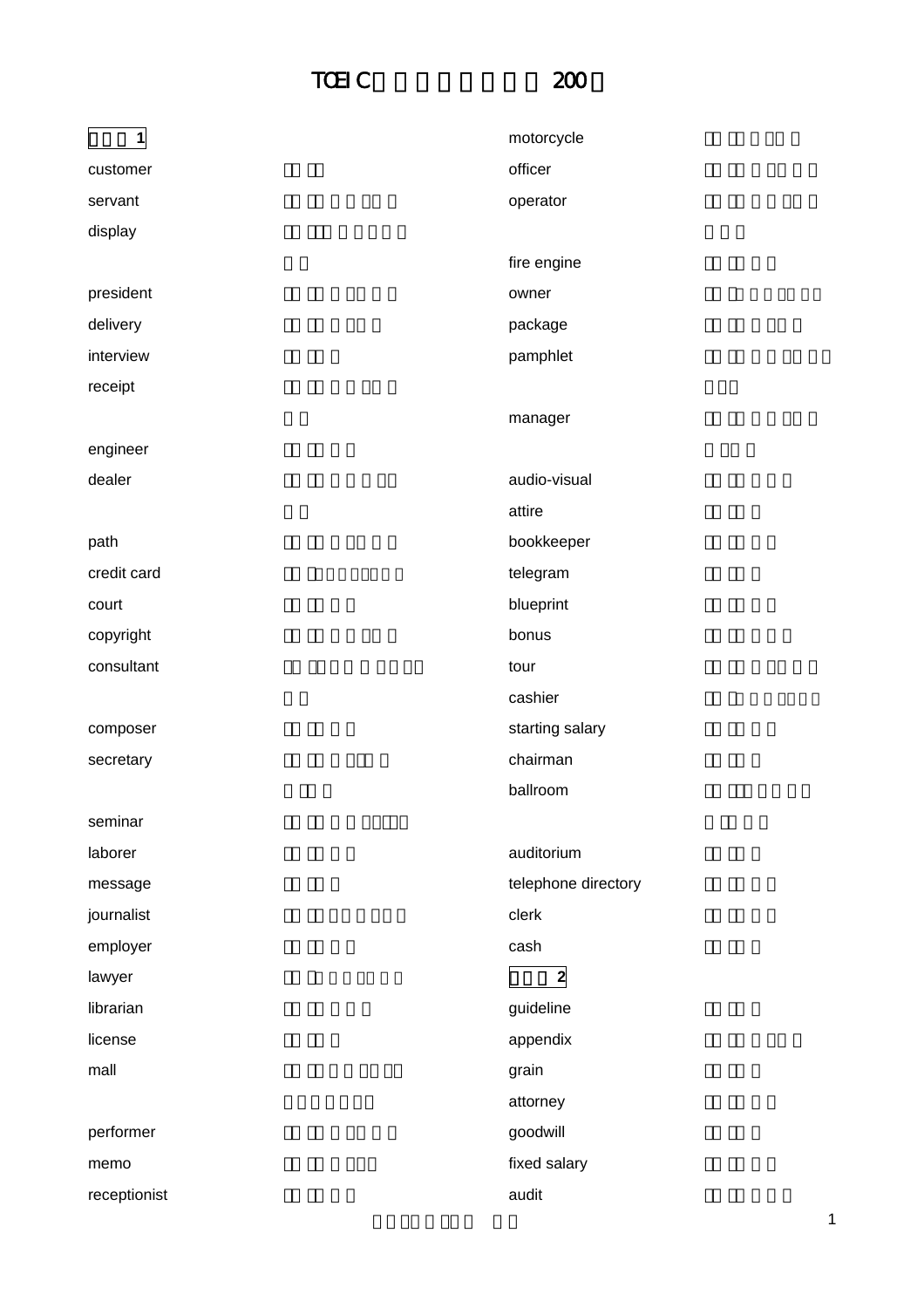## TOEIC 200



| firsthand      | deposit       |
|----------------|---------------|
| governor       | exchange      |
| agency         | electrician   |
| install        | banquet       |
|                | bargain       |
| initiative     |               |
| inhabitant     | bid           |
| absentee       | debit         |
| accountant     | enrollment    |
| headline       | diplomat      |
|                | employee      |
| index          | director      |
| anniversary    | bond          |
| identification | educator      |
| agenda         | earnings      |
| amateur        | duplicate     |
| highlight      | distributor   |
|                | extension     |
| headquarters   | commander     |
| harvest        | upcoming      |
| indirect       | refund        |
| discount       | landlord      |
| chamber        | trade         |
| commission     | internal      |
| commitment     | recruit       |
| commuter       | pharmacy      |
| congressman    | unemployment  |
| corporate      | tenant        |
| correspondence | update        |
| cancel         | questionnaire |
|                | quarterly     |
| brokerage      |               |
| brochure       | utilities     |
| breakdown      |               |
| boycott        | province      |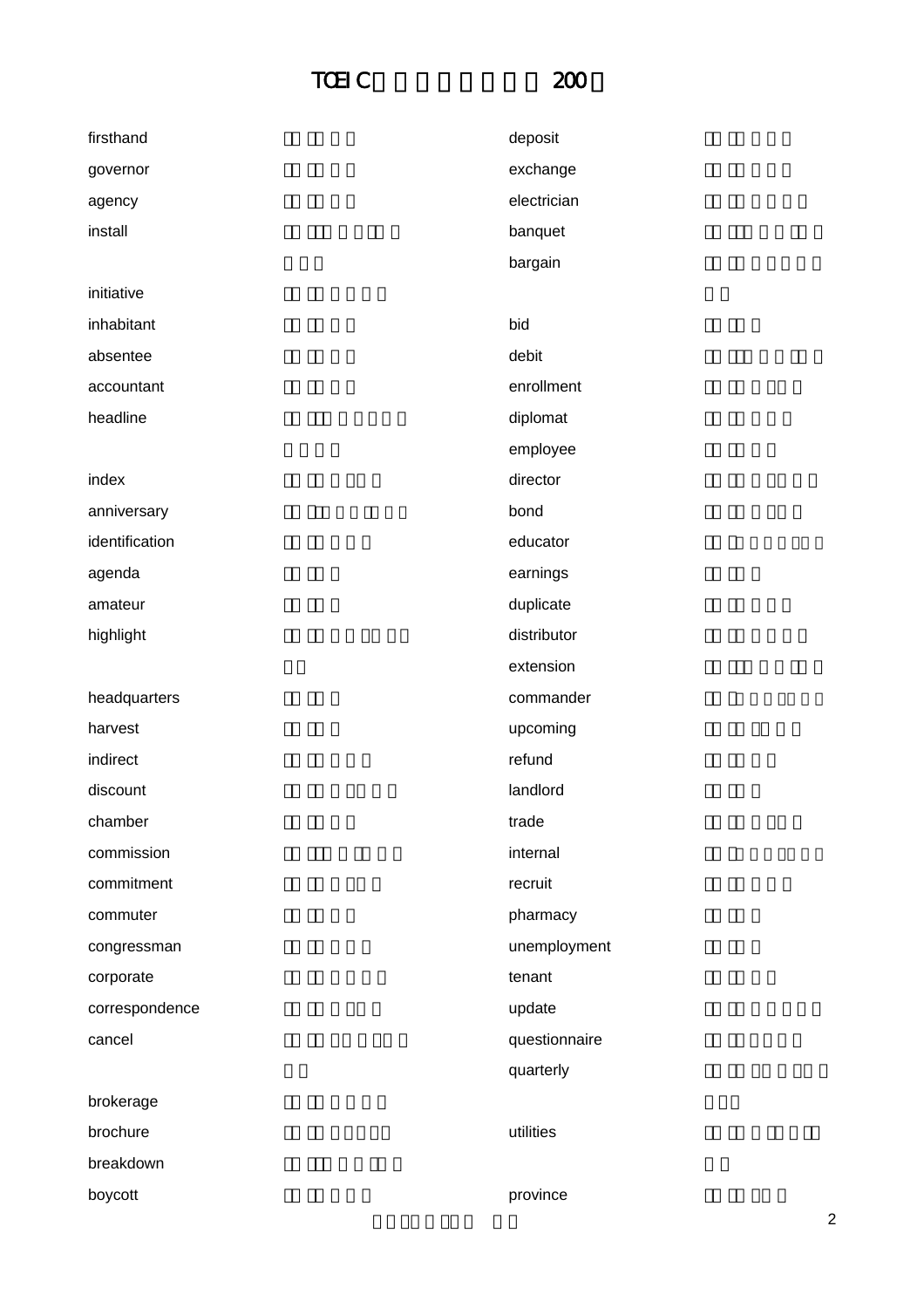## $TCEIC$  200



| superintendent  | exclusive      |
|-----------------|----------------|
|                 | lawsuit        |
| rear            | itinerary      |
| secondhand      | invoice        |
| skyscraper      | inventory      |
| sightseeing     |                |
| supplier        | lodging        |
| shorthand       | peddler        |
| shipping        | veteran        |
| stockholder     | personnel      |
| registered mail | vice-president |
| surface mail    |                |
| registration    | pension        |
| scandal         | peer           |
|                 | pedestrian     |
| symposium       | minister       |
|                 | patron         |
| saving          | warehouse      |
| retail          | wholesale      |
| resort          | outdoors       |
| vessel          | option         |
| session         | work load      |
| recipient       |                |
| mechanics       | workshop       |
| predecessor     | visa           |
| manufacturer    | $\mathbf{3}$   |
|                 | tariff         |
| maestro         | gratuity       |
| luncheon        |                |
| lottery         | supervise      |
| reduction       | dividend       |
| liability       | infringement   |
| millionaire     |                |
|                 | obituary       |
| developer       | incur          |